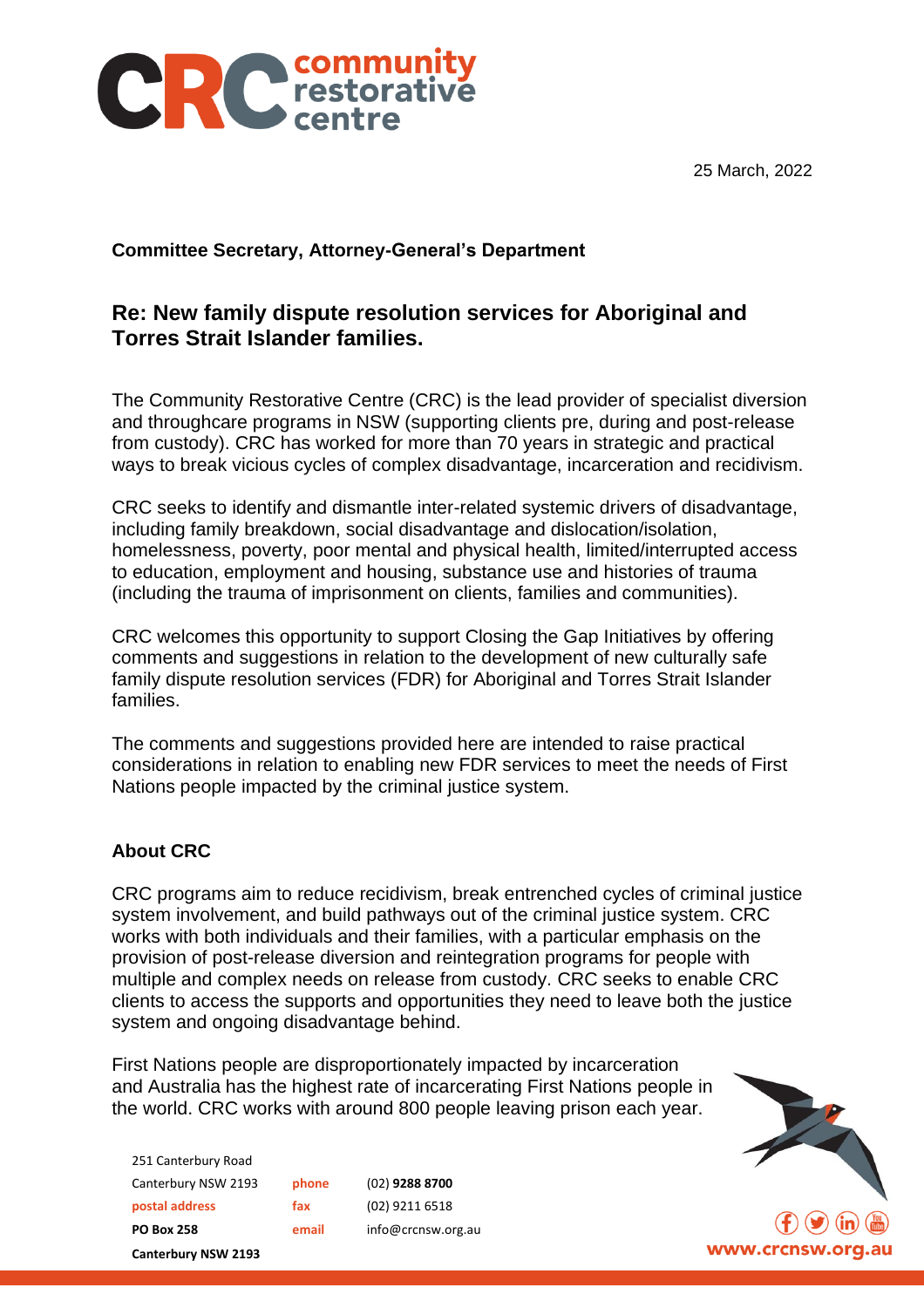

Approximately forty per cent of CRC clients are Aboriginal and/or Torres Strait Islander people.

The Australian Bureau of Statistics noted in 2020 that First Nations people constitute twenty-nine per cent of the total prisoner population. First Nations women make up more than one third of all women in prison and are over-represented, with a fortynine per cent increase since 2013, compared with a six per cent increase among non-Indigenous women. Up to eighty per cent of First Nations women in custody are mothers.

CRC offers the following recommendations in the hope that culturally appropriate FDR services will help reduce the disproportionate representation of First Nations people impacted by the criminal justice system.

Specifically, CRC keenly anticipates that FDR services will play a significant contributing role in reducing the number of First Nations adults at risk of entering the criminal justice system, held in custody, particularly women, the number of First Nations young people held in detention and the number of First Nations children in Out of Home Care.

Culturally appropriate FSR services offer enormous potential in growing pathways to sustained positive connections for First Nations families and their children.

## **CRC offers the following specific suggestions for your consideration:**

- FDR services planning will seek out and amplify the perspectives, knowledge and expertise of First Nations people with lived experience of incarceration. It will also recognise and seek to amplify the knowledge and expertise shared within the community sector.
- FDR services will seek to reduce the impact of systemic and intergenerational disadvantage, discrimination and stigma for First Nations people by supporting families impacted by the criminal justice system.
- FDR services will seek to respond to the needs of First Nations people (women, men, parents, families and young people) impacted by the criminal justice system, recognising that the incarceration of a family member affects whole family systems in the present and across future generations.
- FDR services will seek to respond to the needs of First Nations people who are the victims of crime, including women and others who have experienced family violence and their children.



2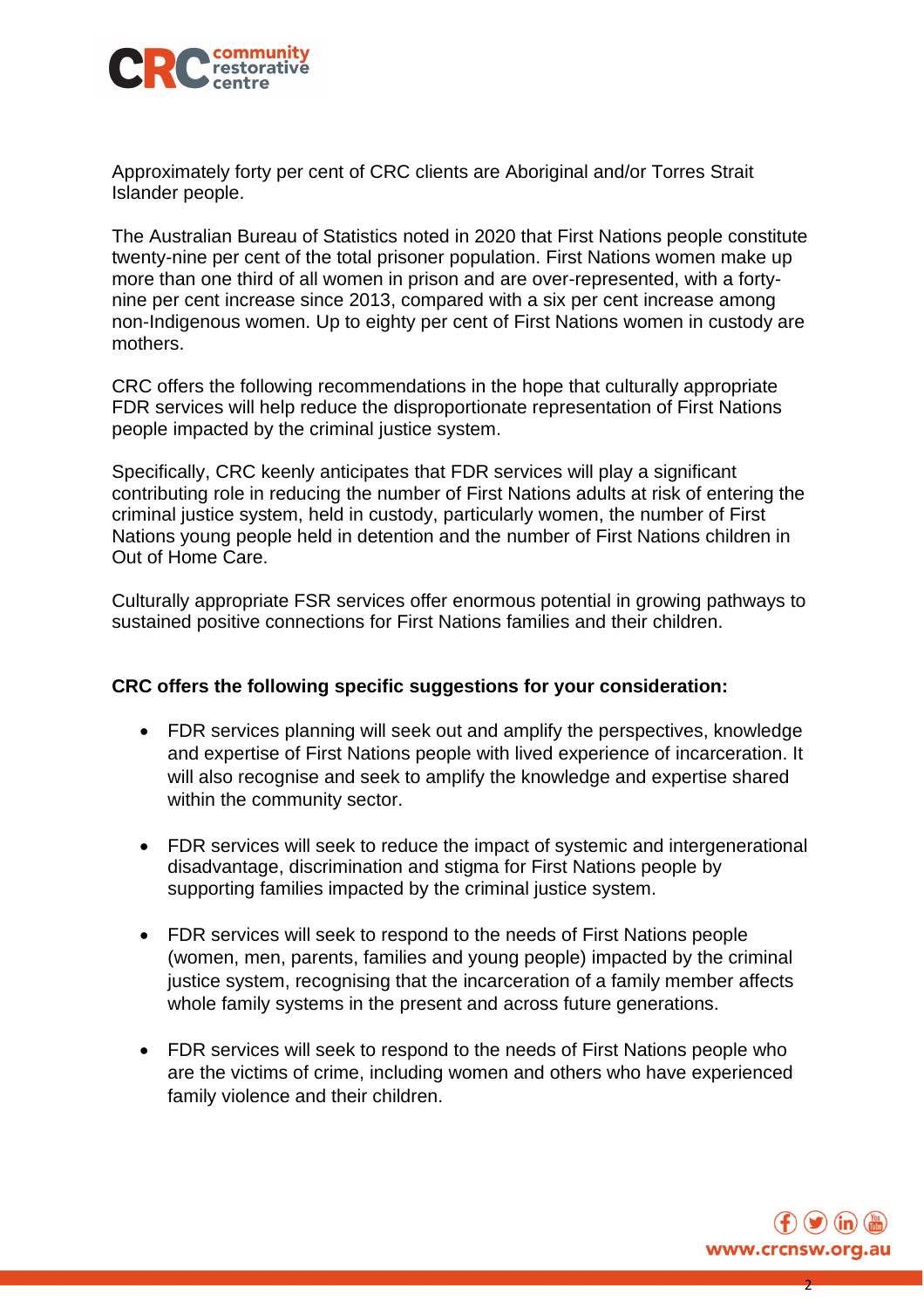

- FDR services will seek to respond to the needs of First Nations people at risk of entering the criminal justice system, in custody and exiting custody, and their families, in culturally appropriate ways.
- FDR services will seek to respond to the needs of First Nations people on remand, given that remand is a liminal point of waiting, crisis and anxiety, often experienced in terms of very poor access to services and undertaken in maximum security settings (one third of all prisoners in NSW are on remand at any given time and fifty per cent of all prisoners who committed suicide in recent years were on remand, *Australia's Prison Dilemma*, *Research Paper,*  Productivity Commission, 2021).
- FDR services will seek to respond to the changing needs of First Nations families by supporting them through crisis points of increased vulnerability, recognising that incarceration affects entire family systems socially, emotionally and materially. Partners and the extended families of people in custody often negotiate a range of rapidly changing circumstances and increased disadvantage and stigma while their family member is in custody. They then face a whole new set of challenges when their family member is released.
- FDR services will acknowledge that the absence of stable, secure, affordable and culturally appropriate accommodation poses one of the most significant risk factors for homelessness and re-incarceration. More than 10,000 people are released from prison each year in NSW with nowhere suitable to live. There is a clear body of evidence demonstrating that not only are homeless people over-represented in prisons, but that the experience of imprisonment itself increases the likelihood of homelessness on release. Insufficient prerelease planning and crisis accommodation exacerbates this problem. Family breakdown increases risk factors for homelessness, poverty and reincarceration even further.
- FDR services will acknowledge that for incarcerated parents who have been separated from their children and are looking to resume care, securing safe and secure accommodation post-release is a critical part of the equation. Any strategy to support the children of prisoners must have accommodation at the centre of post-release planning.
- where FDR services are required by young people exiting custody, FDR services will be used as a pre-emptive measure to stabilise home environments in a culturally appropriate way.
- FDR services will respond to the needs of and properly support First Nations people to sustain family contact/connection through family visits (in person or via teleconference) and support the reimbursement of costs for family visits.



3